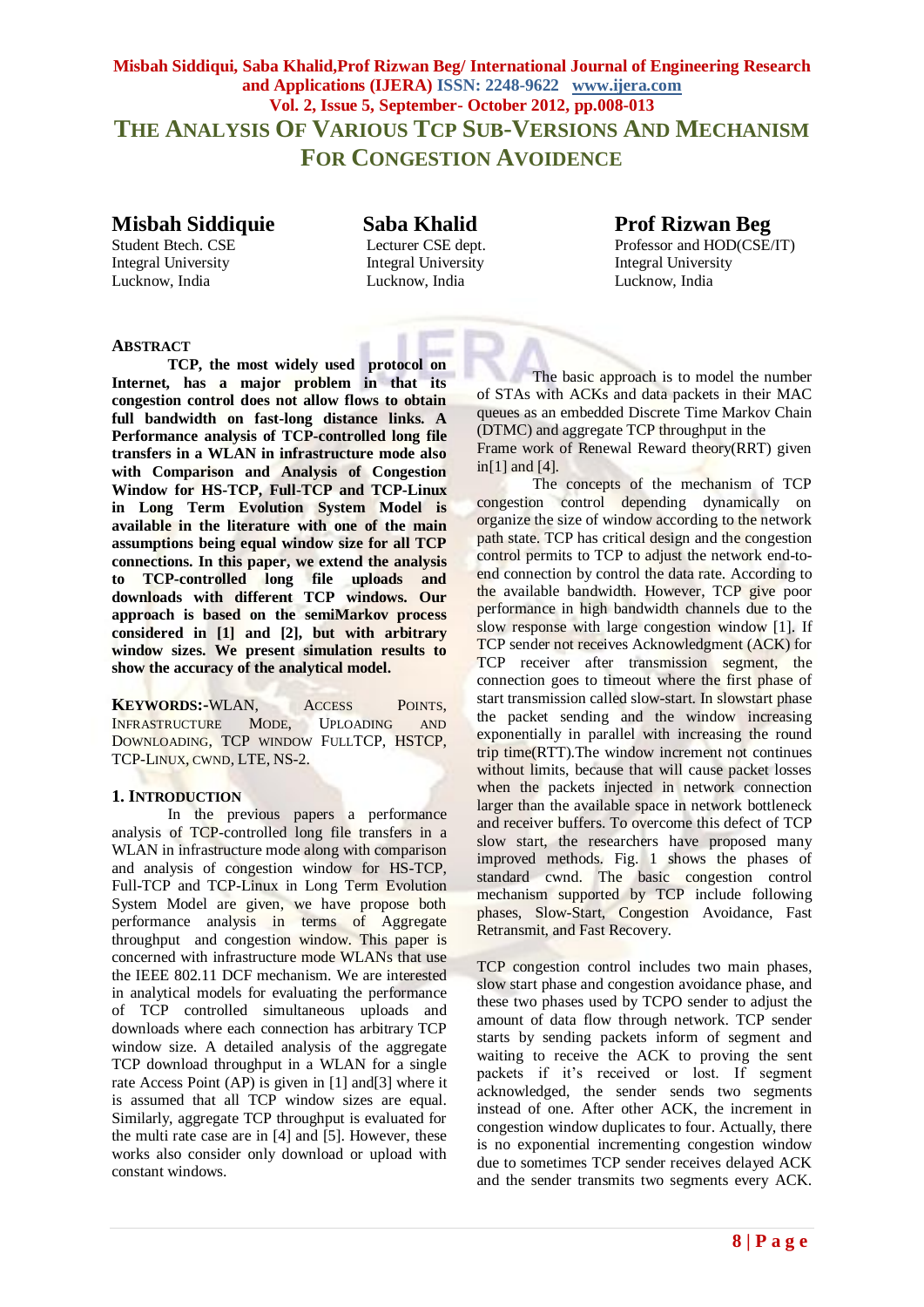The possibility of congestion to occur in network connections, when the network resources supply a large amount of data exceed the available bandwidth and these problem represents a big challenge in modern networks due to its cause up normal transferring in packets, like delayed packets and lost packets, where that will force the sender toresend these packets and the performance of network willsuffering from degradation [2]. Each transmission period starts with slow start phase andthe segment transfer from TCP sender to its peer until thecongestion window become equal to the present threshold(ssthresh) of the network pipeline. At this point, the network enters to congestion avoidance period and the window starts increasing linearly.



In other words, the window enlarges by one segment per RTT. [3]. There are two other phases which support some other TCP variant these are fast retransmit and fast recoveries . Fast retransmit mechanism allows to TCP sender to retransmit a segment after specific timeout period and no need to wait ACK from receiver.

This mechanism considers the packet lost if ACK delay [4].In other hand, when fast retransmit detects three duplicate ACKs, the fast recovery process starts from congestion avoidance region and use ACKs in the pipe to transmitting packets. This article provides comparison and investigation to the behavior of congestion window for three TCP versions; HSTCP, FullTCP, and TCP-Linux with analyzing the congestion window clocking and timing when these three

TCP's experimented over a traffic model of LTE network.



# **2. RELATED WORK**

The analytical work in this area has considered saturated and unidirectional traffic, i.e, either uplink or downlink; see, for example, [5], [6] and [7]. All the above papers assume that all the STAs are saturated, in other words they have packets to send to the AP at all time. In contrast, we consider TCP controlled transfers, where the "saturated nodes assumption "does not apply. All the related work that we are aware of assumes homogeneous TCP connections in the sense that the maximum window size is the same for all connections. [1] and [8] propose a model for a single rate AP-STA WLAN, assuming the same maximum size of TCP window for all TCP connections. An extension of this work in [2] considers two rates of association with long file uploads from STAs to a local server; the multi rate case is considered in [3]. [9] and [10] present analysis of TCP-controlled uploads and downloads with UDPtraffic in a single cell infrastructure WLAN. They assume equal TCP maximum window size for all connections, that TCP receivers use undelayed ACKs, and show that the total

TCP throughput is independent of the number of STAs in the system. Also, upload and download transfers obtain equal shares of the total throughput. The letter [11]gives an average value analysis of TCP performance with upload and download traffic. First, the authors provide an expression for the average number of active TCP stations. In [12], a finite buffer AP with TCP traffic in both upload and download direction is analysed with delayed and undelayed ACK cases.[13] provides an analysis for a given number of STAs and maximum TCP receive window size by using the well known p-persistent model and in system model proposed in  $[1]\&[7]$ . However, [13] considers only download traffic or upload traffic, not both together. HTTP traffic is analyzed in [14]. A queueing model is proposed to compute the mean session delay in the presence of short-lived TCP flows. The impact of TCP maximum congestion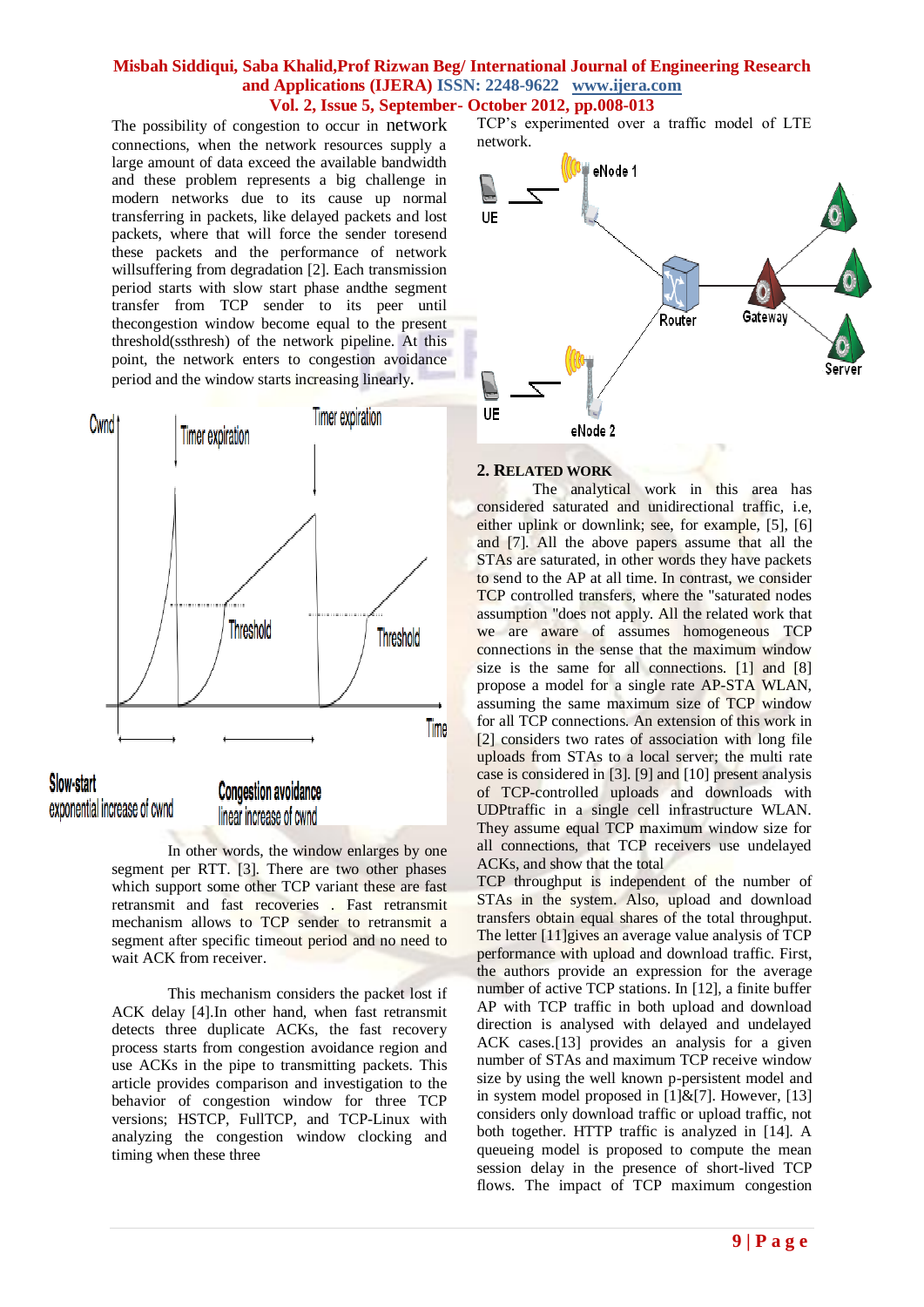window size on this delay is studied. The analysisalso extended to consider the delayed ACK technique.

Our contribution: We provide a simple approach to model the aggregate throughput of longlived TCP downloads and uploads also with Comparison and Analysis of Congestion Window for HS-TCP, Full-TCP and TCP-Linux in Long Term Evolution System Model given in [1]and[2].

#### **2.1. BRIEF DESCRIPTION OF TCP'S AND LTE SYSTEMS**

HSTCP introduce a new mechanism based on enhancement the time of loss recovery of classic TCP by variation the standard algorithm of TCP's Additive

Increase Multiplicative Decrease (AIMD). The developed mechanism of HSTCP works effectively with large congestion windows. That mean, when the congestion window less than the threshold, HSTC Puses AIMD algorithm to control congestion in network connections, but if congestion window high its use the algorithm of high speed AIMD [5]. Actually, designing of

HSTCP is depending on the response variation in environments of the low congestion occurring in bottleneck and to the response activation of standard TCP in environments of packet loss rates [6].FullTCP can only apply with the congestion control of TCPReno. However, FullTCP must be provided with fully algorithms of congestion control such as Tahoe, Vegas, and Sack [7]. In TCP-Linux, it's introduced three main characteristics to developing the performance of TCP-Linux.

These three elements are [8]:

**• Standard interface for congestion control** algorithms.

• Redesigned loss detection module.

• New event queue scheduler that increases the test speed.

As we mentioned before, this study and the experimental test depended on analysis the behaviour of three TCP's over LTE network topology. LTE is the 3GPP specification for the fourth generation of mobile networks and referred to as Evolved UMTS Terrestrial Radio Access (E-UTRA). LTE systems aim to provide a step forward in wireless and mobile systems by providing high speed data transmission to users by providing low latency links an improved spectral efficiency. Comparing with Wideband Code Division Multiple Access

(WCDMA) and HSPA, LTE provides higher rate of data with downlink reaches more than 100Mbps uplink of 50 Mbps. Infact, LTE systems released wide achievements in telecommunication networks by providing lower user costs than other systems, better spectrum efficiency, and a very small latency [9, 10].

LTE systems is under developments now, and the TCP protocol is the most widely used protocol for

wired and wireless systems, although TCP was not originally designed for real time applications and not for wireless networks then, we need to develop a new TCP mechanisms, or at least choose

a suitable TCP variant for each new network, to be more efficient and more reliability with this network.

# *3.* **PROPOSED TOPOLOGY AND NETWORK SIMULATION**

we used NS-2 network simulator to modulate the proposed topology of LTE and also the experiments to monitor the behaviour of TCP versions used in these article performed according to NS-2, where NS-2 is a better simulation deals with TCP's protocols. NS-2 not just a simulator, but it's a discrete event aimed to support the research and studies that deals with communications and networks analysis. Also, NS-2 provides environments to simulate and modeling multicast protocols, networks traffics, handovers, and other networks resources and conditions for wireless and wired channels [12]. In our research, we used NS-2 version 2.32 , and this version installed over Windows

XP or using Cygwin, where Cygwin provides a Linux-like environment under Windows, because NS-2 already supported a Linux operating system only, then we need to get a virtual environment



#### **SIMULATION PARAMETERS**

| <b>Parameter</b>               | <b>Value</b>     |
|--------------------------------|------------------|
| <b>TCP</b> protocols           |                  |
| HSTCP, FullTCP, TCPLinux       |                  |
| Propagation Delay of all links | 2 msec           |
| Bandwidth of a GW link         | 10 Mbps          |
| <b>Bandwidth of Server</b>     | 100 Mbps         |
| Bandwidth of UE link           | 1Mbps            |
| Packet Size                    | 1500 Bytes       |
| Window size                    | 100 Kbytes       |
| <b>Simulation Time</b>         | $50 \text{ sec}$ |

As shown in Fig. 3, we proposed six nodes elements. Two nodes as mobile nodes (UE's), two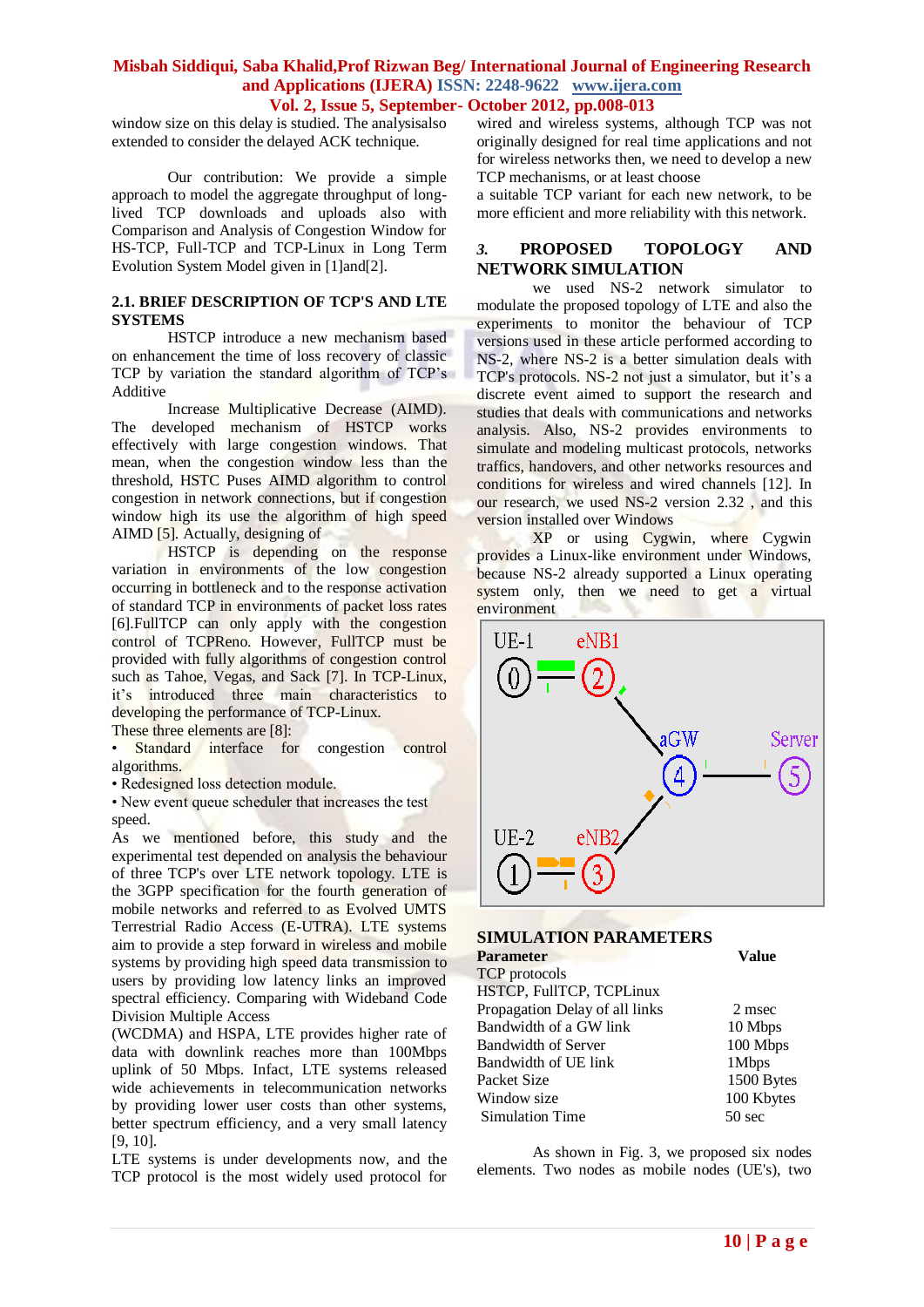base stations (eNB's), one gateway router, and one FTP server. The proposed LTE model is assumed a bottleneck connection with bandwidth of 100Mbps and delay of 2 msec. The parameters of modeling and simulation presented in Table 1, where all links are set to unified propagation delay of 2 msec. The maximum packet size of TCP was set to 1500 Bytes, with minimum window size of 100 Kbytes. NS-2 representation of links depend on bandwidth of the link, type of link (duplex or simplex) and the propagation delay of packets over this link. In LTE networks simulation, we have many bandwidths and two types of links but only one delay for all links.

As we mentioned before, NS-2 provides the agents of most of TCP's including the three TCP's studied here. TCP-Linux not provided directly in NS-2.32, but it need to install it by using a compatible patch and process some modification in NS-2 environments. In TCP-Linux, TCP agent name change from  $(Agent/TCP/Sack1)$  to (Agent/TCP/Linux), and the TCP destination set to Sack1.

However, to implementing TCP-Linux in TCL script (TCL is the language used in programming inside NS-2), we must choose one of two available agents form, either using the agent in the form of: (Agent/TCPSink/Sack1) or using the

agent in form: (Agent/TCPSink/DelAck). As shown in script below:

/\* TCP-Linux agent \*/ set tcp [new Agent/TCP/Linux] set tcpsink [new Agent/TCPSink]

In HSTCP, the structure of agents differs from that used in TCP-Linux. The implementation of HSTCP is controlled by the manner to adjusting the congestion control. This TCP variant depends on modifying the response function and only determines the effect when the congestion window is high. In NS-2, implementing of HSTCP to test the congestion window behavior or for any other application also needs to use TCP source and destination with different agents. When HSTCP is applied in NS-2, must use the form shown below:

/\* HSTCP agent \*/

set tcp [new Agent/TCP/Sack1] set tcpsink [new Agent/TCPSink/Sack1]

The implementation of FullTCP in NS-2 is still under development because of its adding newly to the TCP suite of the agents which supported by NS-2 configuration. FullTCP agent is differ from the other agents used under NS-2 due to Full TCP agent is classified as bidirectional protocol. That means, FullTCP is a two way TCP where its provide bidirectional data transmission. In addition, FullTCP support a new data structure, where it uses the bytes instead of packets in representing the sequence numbers. FullTCP can implementing in TCL script in the form shown below:

/\* FULLTCP agent \*/ set tcp [new Agent/TCP/FullTCP] set tcpsink [new Agent/TCP/FullTCP]

# **4. RESULTS ANALYSIS AND DISCUSSIONS**

The results obtained from experiments divided into four parts, three parts to analyze the slow-start and congestion avoidance phases of each TCP, and the last compares the full period of cwnd of three TCP's in one experiment.

As shown in Fig. 4, the slow-start phase of TCP-Linux shows that it reaches to congestion within 1.25 sec, and the maximum window reach to 100 Kbyte. It have a congestion avoidance after 1.5 sec and then it start a new slow-start phase with new ssthresh at 1.5 sec to a new congestion point at 50 Kbytes. That's mean ssthresh=cwnd/2, since TCP-Linux implementation evaluates the initial ssthresh from the cwnd size of the previous TCP connection.



Fig. 4 Slow start for TCP Linux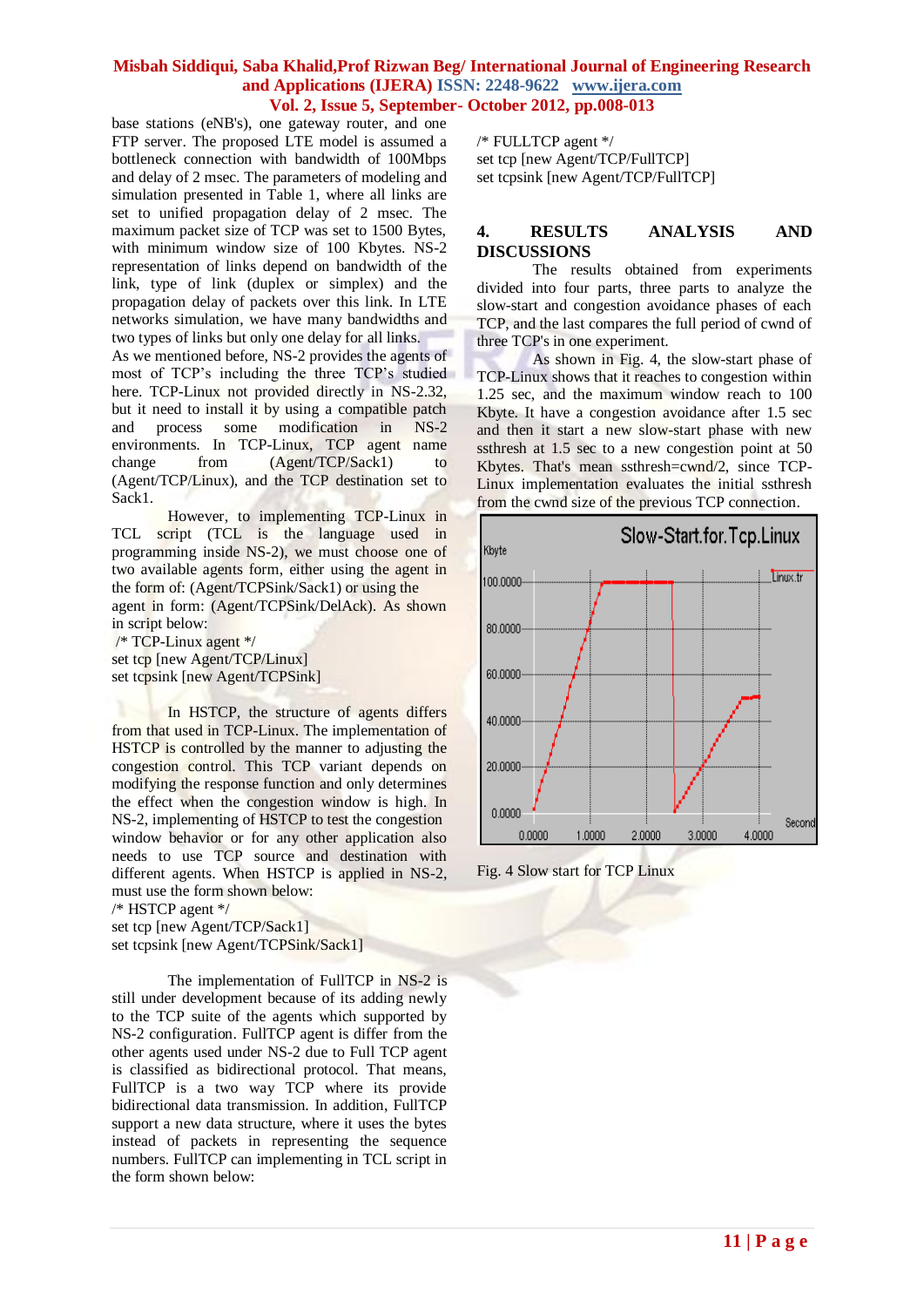

Fig. 5 Slow start for Full TCP

 In this Fig. 5, the slow-start phase of FullTCP needs only to 0.5 sec to reach window of 100 Kbytes, and no clearance congestion avoidance here, but we can note some fast recovery with some packets lost. The new slow-start phase starts after 1 sec to reach a new congestion point at 60 Kbytes. Slow-start of FullTCP, starts unstable, but after first 1 sec did well and provided a stable behaviour of cwnd.

From Fig. 6 we illustrate the slow-start of HSTCP, where it reached within 1 sec, to 80 Kbytes as ssthresh, without congestion avoidance. So it needs long slow-start time for new session, reached to 10 seconds. Whatever, it provided a regular cwnd but it had a small window compared with other two variants.



Fig. 6 Slow-Start phase of HSTCP

The three TCP's can provide a good and regular cwnd, inspite of the differences is slow-start phase behavior. As shown in Fig. 7, the maximum slowstart founded in TCP-Linux where it exceeded 1 sec, with ssthresh of 50 Kbytes with small congestion avoidance. But cwnd of FullTCP performed a better ssthresh of 60Kbytes. A zooming graph of one complete period of cwnd of three TCP's, shown in Fig. 8, where the maximum congestion point of network got with FullTCP, in other side, the minimum point appeared with HSTCP. The maximum slow-start phase occurred with TCP-Linux with maximum congestion avoidance of 1 Kbyte, where, lager congestion avoidance increment will improve performance.



Fig. 7 cwnd of HSTCP, TCP-Linux, and FullTCP



Fig. 8 Enlarged plot of Slow-Start and Congestion Avoidance

When cwnd can reach maximum value, the losses in packets may occur and performance